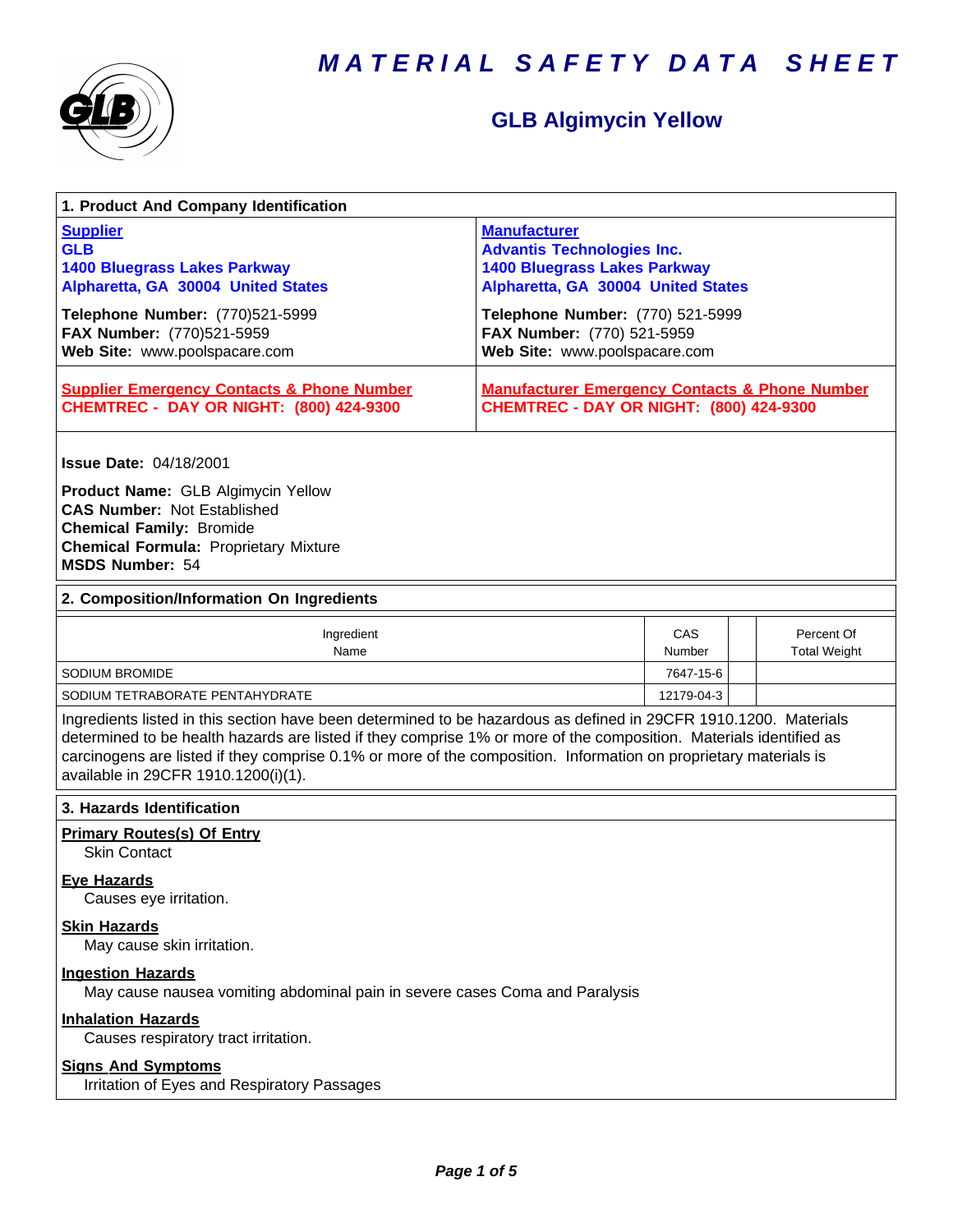# **GLB Algimycin Yellow**

## **3. Hazards Identification - Continued**

**Conditions Aggravated By Exposure** None Known

#### **First Aid (Pictograms)**



## **4. First Aid Measures**

#### **Eye**

In case of contact, hold eyelids apart and immediately flush eyes with plenty of water for at least 15 minutes. Get medical attention immediately.

#### **Skin**

In case of contact, immediately flush skin with soap and plenty of water. Remove contaminated clothing and shoes.

#### **Ingestion**

If victim is fully conscious, give one or two cups of water or milk to drink. Call a physician or a poison control center immediately.

#### **Inhalation**

If inhaled, remove to fresh air. Call a physician or a poison control center immediately.

### **Fire Fighting (Pictograms)**



### **5. Fire Fighting Measures**

**Flash Point:** n/a°F **Flammability Class:** NOT FLAMMABLE

### **Extinguishing Media**

Use the appropriate extinguishing media for the surrounding fire.

#### **Fire Fighting Instructions**

Firefighters should wear self-contained breathing apparatus and full protective gear.

#### **6.Accidental ReleaseMeasures**

Clean up spill immediately. Sweep up and remove immediately. Use appropriate containers to avoid environmental contamination.

## **7. Handling And Storage**

### **Handling And Storage Precautions**

**Keep out of reach of children.** Store material in a cool and dry ventilated place away from strong acids oxidizing agents bromine trifluoride and salts of heavy metals.

#### **Storage Precautions**

Do not reuse container. Store in a cool dry place. Store away from strong acids, Oxidizing agents, Bromine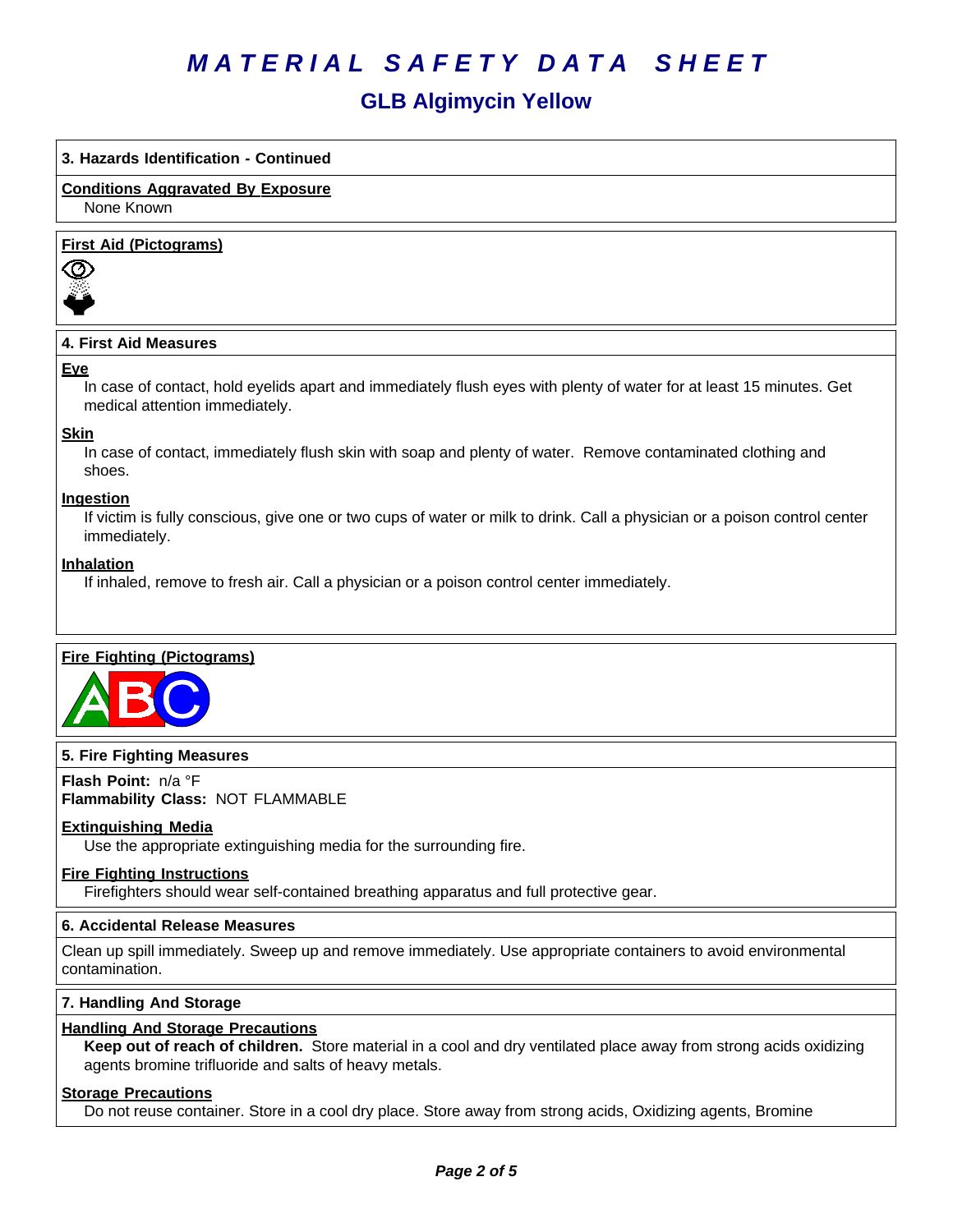# **GLB Algimycin Yellow**

## **7. Handling And Storage - Continued**

#### **Storage Precautions - Continued**

Trifluoride and salts of heavy metals.

#### **Work/Hygienic Practices**

Use safe chemical handling procedures suitable for the hazards presended by this material.

#### **Protective Clothing (Pictograms)**



#### **8. Exposure Controls/Personal Protection**

#### **Engineering Controls**

Local exhaust acceptable. Special exhaust not required

#### **Eye/Face Protection**

Safety glasses with side shields or goggles.

**Skin Protection**

Chemical-resistant gloves.

#### **Respiratory Protection**

General room ventilation is normally adequate.

#### **Ingredient(s) - Exposure Limits**

SODIUM TETRABORATE PENTAHYDRATE ACGIH TLV-TWA 1 mg/m3

#### **9. Physical And Chemical Properties**

### **Appearance**

White crystalline powder

**Odor**

None

**Chemical Type:** Mixture **Physical State:** Solid **Melting Point:** NOT DETERMINED °F **Boiling Point:** NOT DETERMINED °F **Specific Gravity:** NOT DETERMINED **Molecular Weight:** NOT DETERMINED **Percent Volitales:** NOT DETERMINED **Vapor Pressure:** NOT DETERMINED **Solubility:** Soluble in water **Evaporation Rate:** n/a

#### **10. Stability And Reactivity**

**Stability: STABLE** 

**Hazardous Polymerization:** WILL NOT OCCUR

### **Incompatible Materials**

Acids and Oxidizers, Bromine triflouride and salts of heavy metals.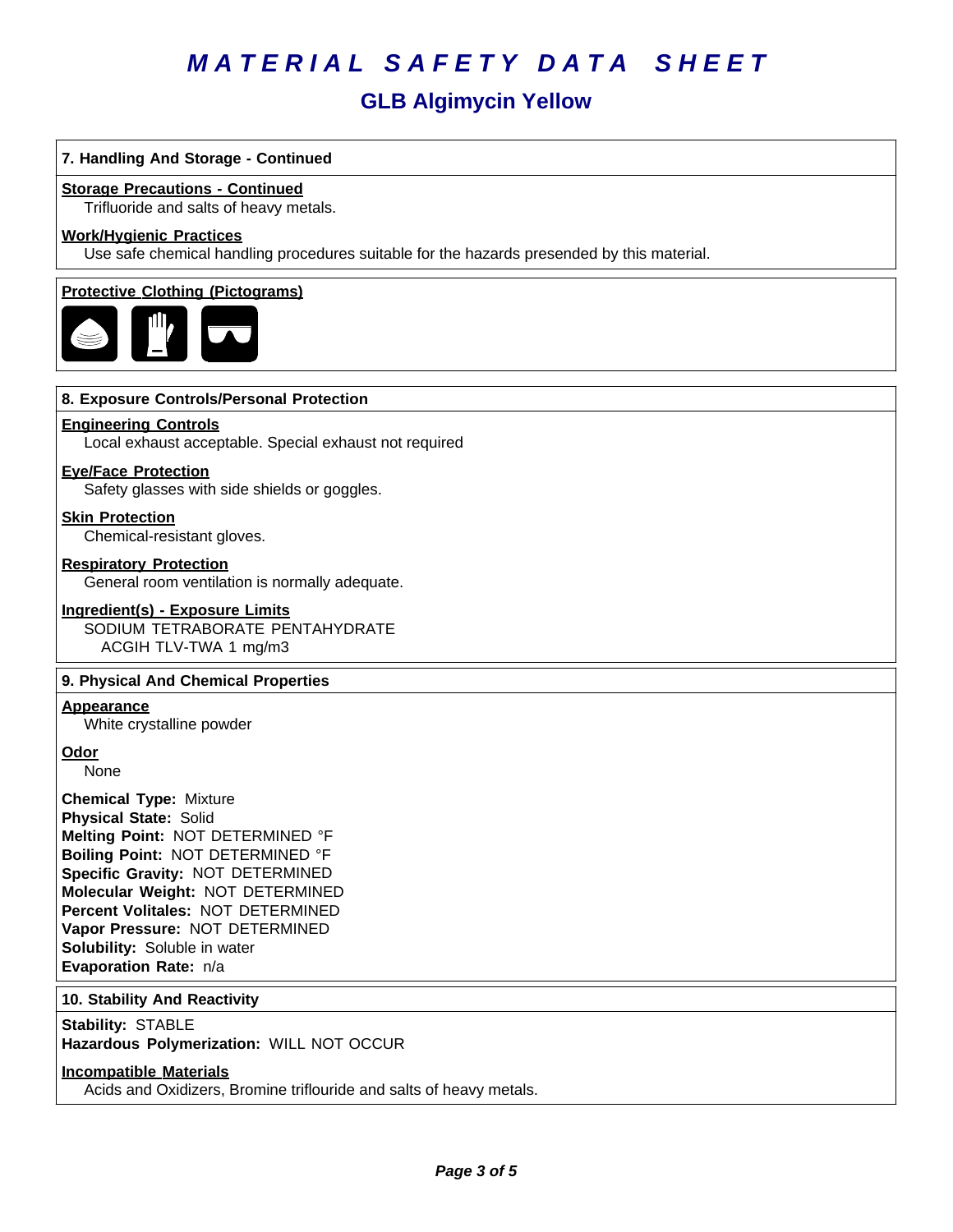# **GLB Algimycin Yellow**

# **10. Stability And Reactivity - Continued**

**Hazardous Decomposition Products**

Bromine gas

#### **11. Toxicological Information**

#### **Skin Effects**

Dermal LD50 (Rabbit) >2g/kg

### **Acute Oral Effects**

LD50 mg/kg Rat >= 10g/kg

### **12. Ecological Information**

No Data Available...

### **13. Disposal Considerations**

Refer to applicable local, state and federal regulations as well as industry standards.

### **14. Transport Information**

**Proper Shipping Name**

NOT REGULATED

**Hazard Class** NOT REGULATED

#### **DOT Identification Number** NONE

**DOT Shipping Label** NOT ASSIGNED

### **15. Regulatory Information**

**Ingredient(s) - State Regulations**

SODIUM TETRABORATE PENTAHYDRATE

New Jersey - Workplace Hazard

### **Canadian Regulatory Information**

Class D, Div 2b - Poisonous or Infectious Material: other toxic effects,



**16. Other Information**

**Revision/Preparer Information**

**MSDS Preparer: JHW3**

**This MSDS Superceeds A Previous MSDS Dated: 07/26/2000**